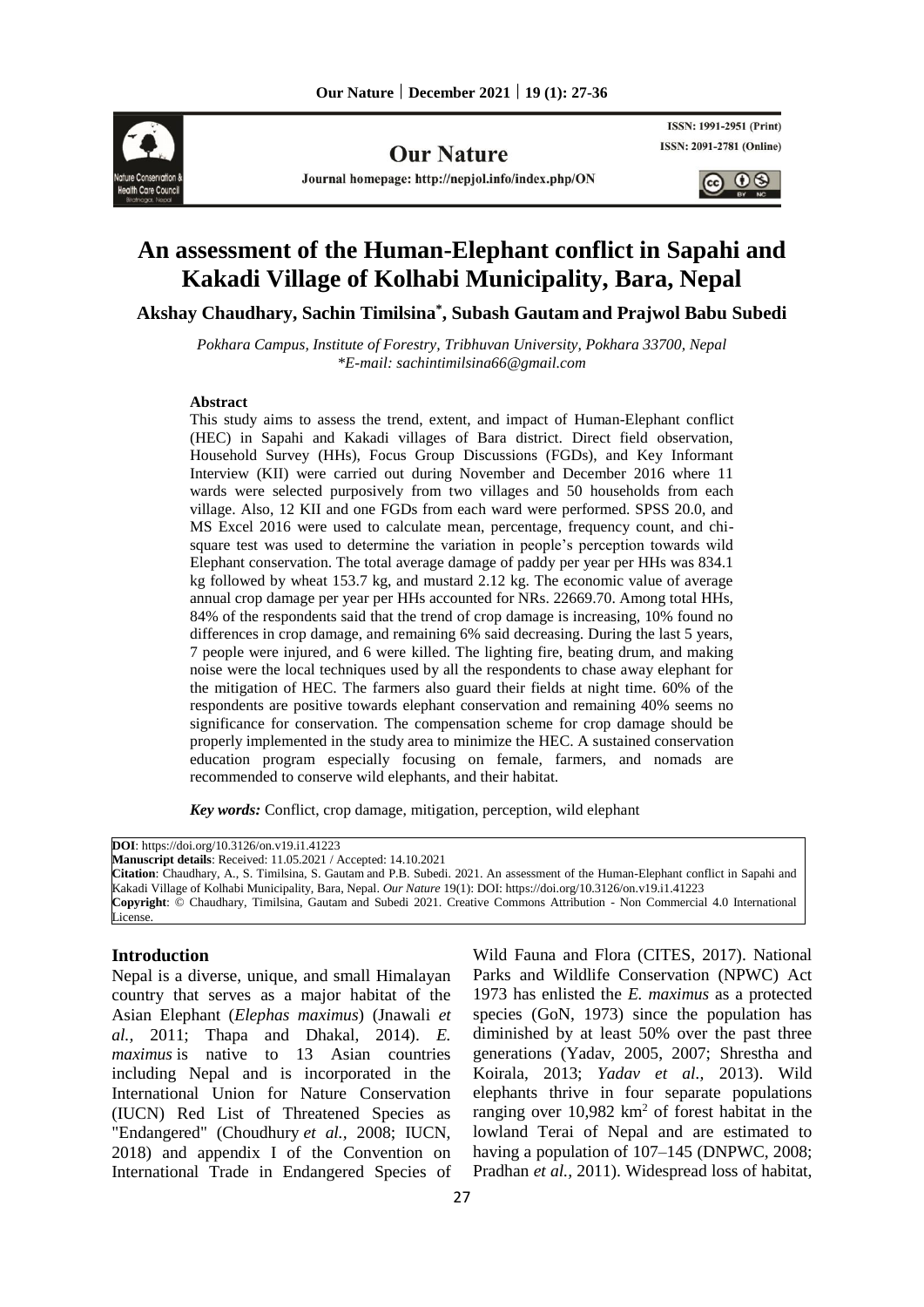forage degradation, and demoted landscape connectivity leads to a significant drop in elephant populations relative to their historical size and overall range across Asia and Africa (Thouless *et al.,* 2016; Calabrese *et al.,* 2017). In Terai region of Nepal, after the eradication of malaria in 1950s, resettlement program, construction of Mahendra East-West highway, and other sub highways have destroyed a huge proportion of forest area (Yadav, 2007; Thapa and Dhakal, 2014). This directly affects the habitat and migratory routes of elephants (Pradhan *et al.,* 2011). As a result of habitat shrinkage, elephants are pushed into closer association with people, resulting in more frequent and harsh conflict over space and resources with outcomes differing from cropraiding to reciprocal loss of life (White and Ward, 2010; Liu *et al.,* 2017). Crop damage by wild Elephants is reported to be a widespread concern and has been a root matter of Human-Elephant Conflict (HEC) (Shrestha, 2007). Due to the degraded forest, the wild elephant comes into direct interaction with local people while searching their food. In this way, they have been habituated towards food crops which are more palatable and nutritious than wild browse plants (Sukumar, 1990; Thapa and Dhakal, 2014). The forest encroachment, habitat loss and fragmentation made Elephant endangered. There are no elephant poaching issues in recent years but every year 2-3 elephants are being killed due to HEC (Shrestha and Shrestha, 2021). People face, injury, crop and property damage, and death too from wild elephants (Parker *et al.,* 2007), and in the sense of retaliation, elephants are often executed. Therefore, HEC poses the most severe threat to elephant survival in heavily populated Asian countries. Various studies have documented problems of HEC, people's perception towards elephant conservation, and economic loss, but very few studies have explored the causes and mitigation measures of HEC. Also, every research program against HEC

was conducted only in and around the Protected Areas (PAs). Therefore, this study is expected to assist in designing a practical plan to identify the causes of HEC and come up with possible strategies to depreciate the conflict outside the PAs. This study is performed to assess the status, trend, extent, and impact of HEC in Bara district of Nepal over the last five years. Also, to analyze people's perception towards HEC and mitigation measures adopted by locals that can aid conservation practitioners and ensures the longterm survival of elephants.

#### **Materials and methods**

#### *Study area*

The study area lies in the Bara district, Nepal. Two villages (Sapahi and Kakadi) of Kolhabi Municipality were selected for the study purpose. These two villages are located in the Southern low land of the Terai zone. These villages areas are more prone to wild elephant conflict than other areas. They damage the food and cash crops yearly, and human casualties also occur each year. Sapahi and Kakadi villages were inhibited by a population of about 2500, who reside in 500 households. The reserve mainly consists of tropical forest (about 92%) dominated by Sal (*Shorea robusta*), and its associated species. The forest types can be distinguished into the mixed-deciduous riverine forest, mixdeciduous hardwood forest, *S. robusta* forest, and Khair (*Acacia catechu*) forest. Among the plant species, Satisal (*Dalbergia latifolia*) is becoming rare due to large extraction in the past. *Imperata, Saccharum*, *Cymbopogon, Cynodon, and Desmostachya,* etc. are the major grass species found in this area. Southern low lands are home to the endangered fauna, which are the indicators of low land ecology. Wild elephant, common leopard, jackal, wild boar, chital, etc. are the major fauna inhibiting in Bara districts of Nepal.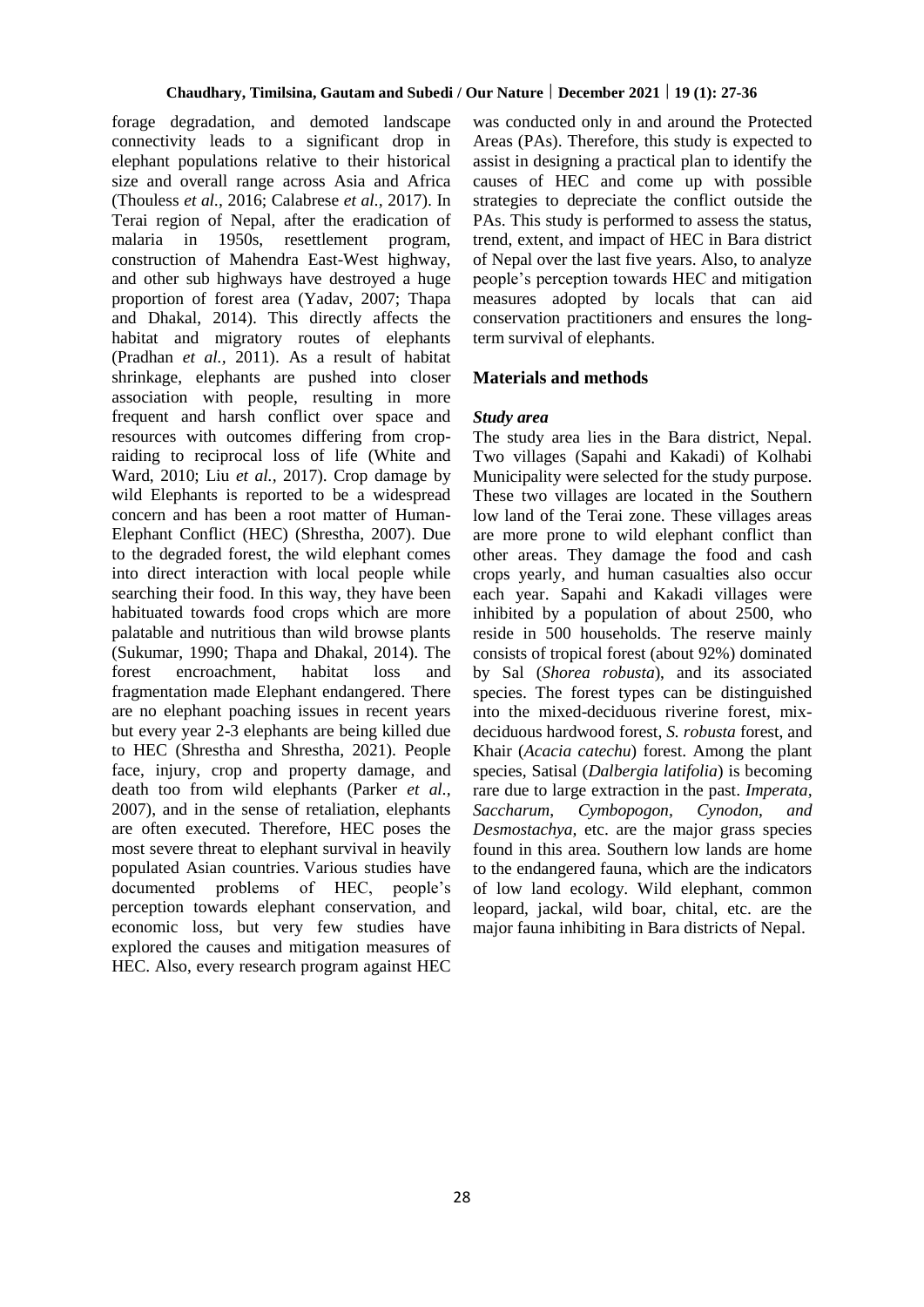

**Chaudhary, Timilsina, Gautam and Subedi / Our Nature | December 2021 | 19 (1): 27-36**

#### *Data collection*

Primary data collection was performed by using the following tools:

*Field visit and Reconnaissance Survey*: A reconnaissance survey was carried out to know the general information of the field and further planning of the research before starting detailed field works. The location of some incident site with the help of victims or their representatives or eye witness was recorded with the help of the Global Positioning System (GPS). But the

locations of the victim's household were not recorded unless the incident occurred at home.

*Household Survey (HHs)***:** HHs were conducted using the schedule. The sampling frame was based on an alphabetical listing of the household's head that was collected with the help of local people. A total of 100 HHs were selected randomly 3 km near to forest area, i.e., 50 from Kakadi and 50 from Sapahi village. The sampling intensity was taken different due to varied in 3 Km distance and population distribution of HHs from the forest.

|  | Table 1. Sampling Intensity. |  |
|--|------------------------------|--|
|--|------------------------------|--|

| <b>Selected village</b> | <b>Total HHs</b> | <b>Sampled HHs</b> | <b>Intensity</b> | <b>Remarks</b> |
|-------------------------|------------------|--------------------|------------------|----------------|
| Sapahi                  | 208              | 50                 | 24.04            | Homogenous     |
| Kakadi                  | 290              | 50                 | 17.24            | Homogenous     |
| <b>Total HHs</b>        | 498              | 100                | 20.08            |                |
|                         |                  |                    |                  |                |

(Source: Field survey, 2016)

# *Focus Group Discussions (FGDs)*

Checklists were used during FGDs. A total of 10 FGDs were carried out i.e. Six FGDs in Kakadi, and four in Sapahi village and one in two wards. A different group of people was selected such as male, and female farmers, both male and female

mixed farmers, local political leaders, and real victim groups. This study helped to find out people strata, conflict variation, perception, and attitude towards Elephant conservation.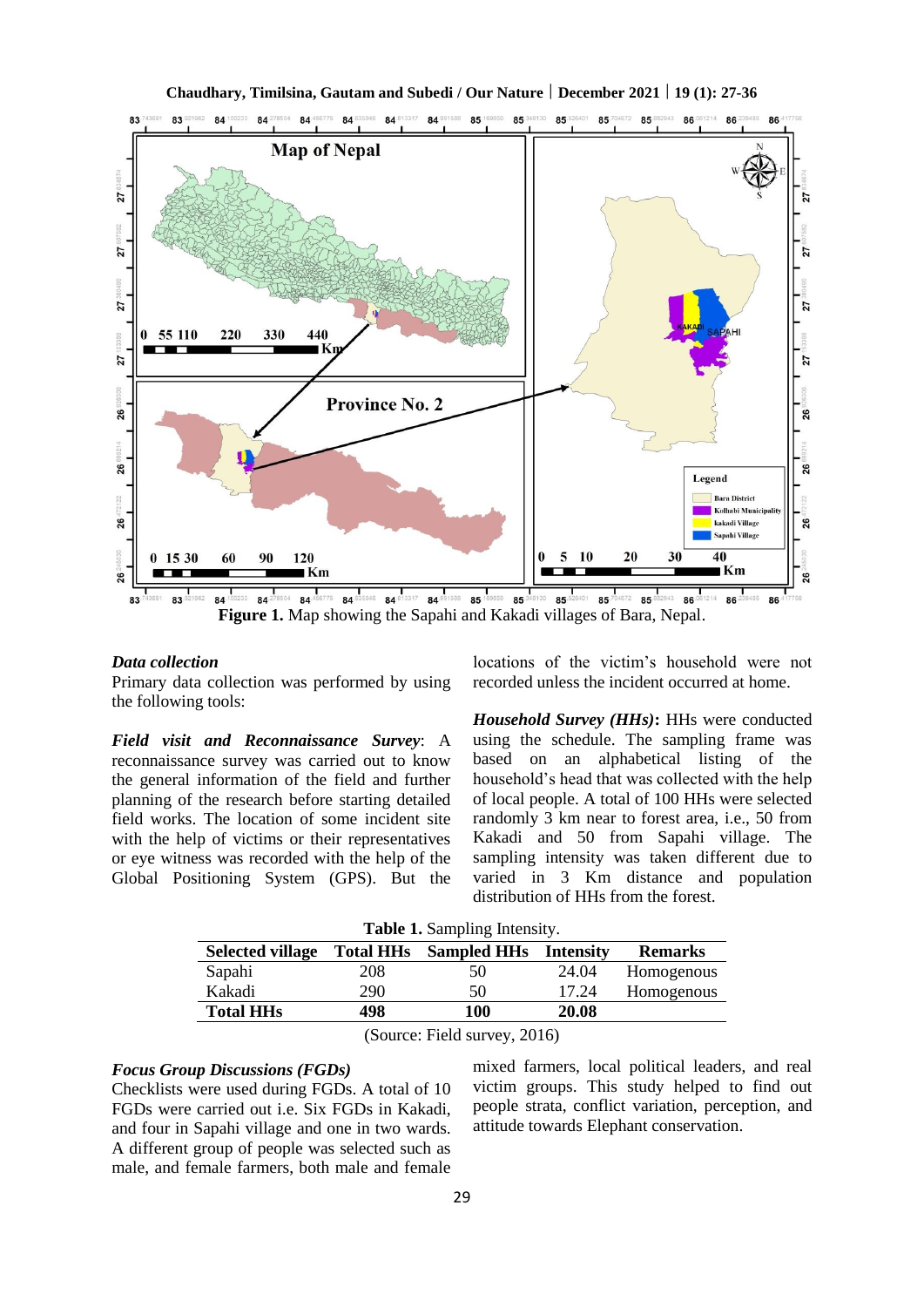#### *Key Informant Interview (KII)*

Checklists were used during the KII. 12 KII were carried out i.e. Six KII in Kakadi, Five KII in Sapahi village, and One from the District forest office (DFO), Bara. Mostly the old age people were taken as Key Informant in the village level to know the trend, extent, causes, and traditional methods used to control Elephant damage. This interview helped to cross-check the information provided during HHs.

Similarly, the secondary data were collected from various published and unpublished books, reports, journals, scientific articles, internet surfing, and other relevant literature using different databases like Research Gate, Google Scholar, and Scopus.

#### *Data analysis*

Data analysis consisted of both descriptive as well as inferential statistics. It was performed by using a standard computer-based SPSS-20, Microsoft Excel 2016, and Arc GIS 10.3 version was used to prepare the map of the study area.

## **Results**

#### *Demography and extent of damage*

*Demography***:** A total of 100 households were interviewed in the Sapahi (50) and Kakadi (50) village. Only those households were interviewed who were victims. The respondents interviewed were a mean age of 56. Most of the respondents were engaged in agriculture and animal husbandry while only a few percent were engaged in business and other employment activities. Among them 61% were male and 39% were others. The respondents were 18 years above.

Almost 80% of people living 3 Km near the forest area were found suffering from crop damage by a wild elephant. Only 10% are safe from crop damage. It is because these two villages are adjacent to the forest boundary. During the study period, it was found that the female elephant with the baby damages the crop most.

### *Types of crop damage*

100 households of two villages owned 14.96 hectares of land with average land of 0.149

Descriptive statistics including mean, percentage, frequency count was used to describe age, sex, education, and others values and inferential statistics including chi-square test was used to determine the variation in people's perception towards wild Elephant conservation. The findings of the study are graphically presented in charts, diagrams, and tables.

The economic loss of crop per year per household was determined by the following formulae.

The economic value of crops per year per HHs  $=$  Average damage per year per HHs in Kg  $*$ Local market value of each crop per kg

Average damage per year per HHs (in  $Kg$ ) = Total damage of crops of sampled HHs

Number of sampled HHs

Total damage of crops of sampled HHs= Sum of the total damage of crops each sampled HHs (Adopted by Ayadi, 2011)

hectares. In Sapahi, among the crop damage, 77.66% was paddy, 21.61% wheat, and 0.73% mustard. In the same way, in Kakadi paddy was damaged by 84.86%, wheat 14.37%, and mustard by 0.77%. On average, 80.95% of the damaged crop was Paddy (Rice), 18.31% wheat, and only 0.75% was mustard. Table 2 and Table 3; show the crop damage in the two villages respectively.

## *Major reasons behind conflict*

From the discussions carried out with the respondents, FGDs, and KII, the shrinkage of the forest area, and lack of food materials were the main reason for crop damages.

#### **Crop Damage Problem**

#### *Productions Status of Different Crops*

The production status of different crops grown in the two different villages is shown in Table 4.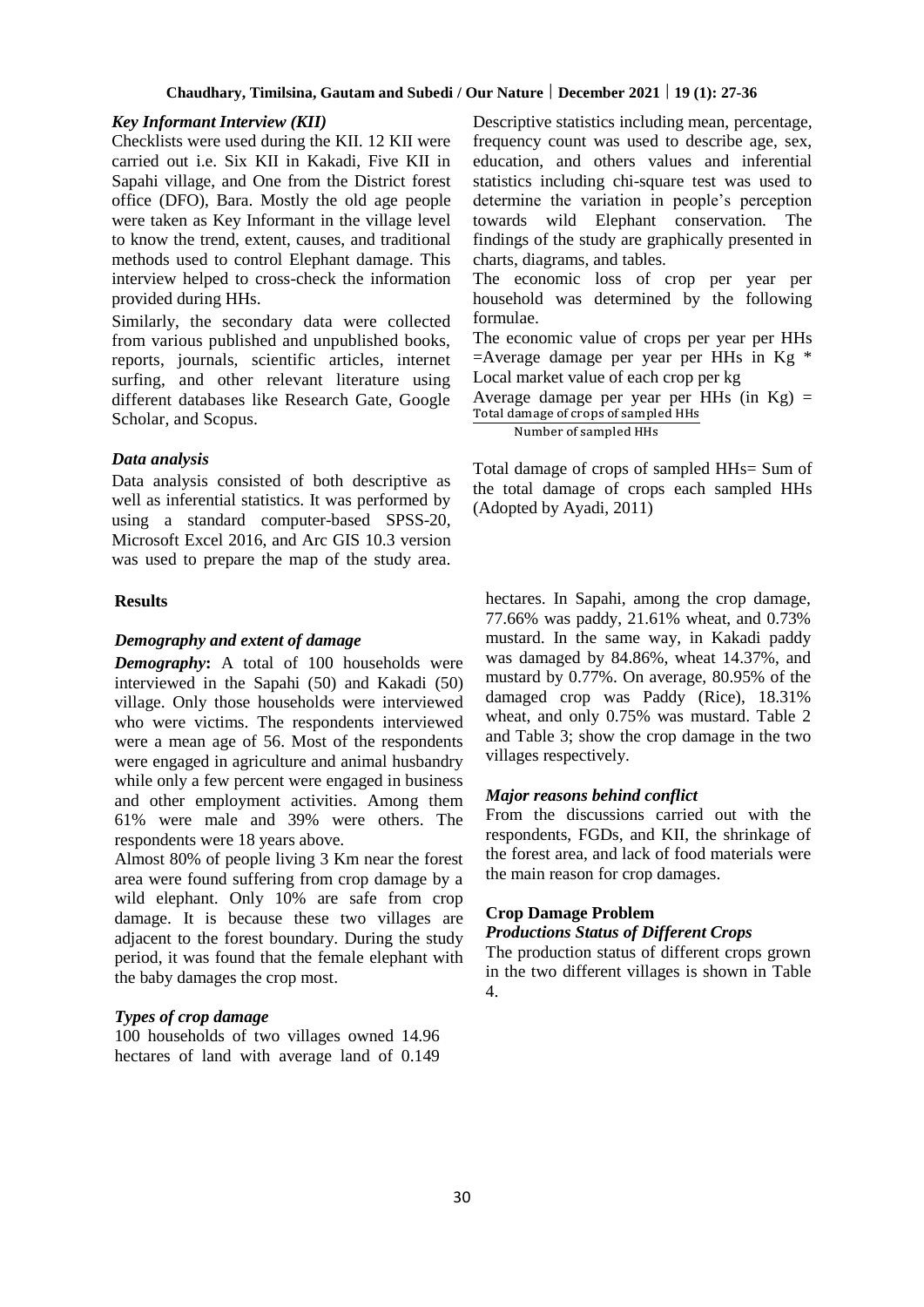# *Trend of crop damage*

Among 100 households surveyed, 84% of the respondents said that the trend of crop damage

is increasing. 10% of the respondents said that the trend of crop damage is the same as before, and the remaining 6% of the respondents said crop damage is in decreasing trend which is shown in Figure 2.

| <b>Table 2.</b> Crop damage in Sapahi and Kakadi. |                           |        |                               |          |           |          |                   |               |
|---------------------------------------------------|---------------------------|--------|-------------------------------|----------|-----------|----------|-------------------|---------------|
| Crops                                             | Potential production (kg) |        | <b>Actual production (kg)</b> |          | Loss (kg) |          | Average loss (kg) |               |
|                                                   | Sapahi                    | Kakadi | Sapahi                        | Kakadi   | Sapahi    | Kakadi   | Sapahi            | Kakadi        |
| <b>Rice</b>                                       | 177080                    | 218010 | 133600                        | 178080   | 43480     | 39930    | 869.6             | 798.6         |
| <b>Maize</b>                                      | 8000                      |        | 8000                          | $\Omega$ |           | $\theta$ | $\theta$          | $\theta$      |
| Wheat                                             | 53080                     | 48090  | 43220                         | 42580    | 9860      | 5510     | 197.2             | 110.2         |
| <b>Mustard</b>                                    | 710                       | 1580   | 598                           | 1480     | 112       | 100      | 2.24              | $\mathcal{L}$ |

# **Table 3.** Average loss of crops from both villages.

| <b>Crops</b>   | loss<br>Average<br>in<br>Sapahi (Kg.) | loss<br>Average<br>in<br>Sapahi (Rs.) | Average<br>in<br>loss<br>Kakadi<br>(Kg.) | Average<br><b>loss</b><br>in<br>Kakadi<br>(Rs.) | <b>Total</b><br>average<br>loss (Kg.) | <b>Total</b><br>average<br>$loss$ (Rs.) |
|----------------|---------------------------------------|---------------------------------------|------------------------------------------|-------------------------------------------------|---------------------------------------|-----------------------------------------|
| Rice           | 869.6                                 | 19131.2                               | 798.6                                    | 17569.2                                         | 834.1                                 | 18350.2                                 |
| <b>Maize</b>   |                                       | 0                                     | 0                                        | 0                                               | 0                                     | $\theta$                                |
| Wheat          | 197.2                                 | 5324.4                                | 110.2                                    | 2975.4                                          | 153.7                                 | 4149.9                                  |
| <b>Mustard</b> | 2.24                                  | 179.2                                 |                                          | 160                                             | 2.12                                  | 169.6                                   |

# **Table 4.** Production in Sapahi and Kakadi.

| <b>Crops</b>   |        | Potential production (kg) | <b>Actual production (kg)</b> |        |
|----------------|--------|---------------------------|-------------------------------|--------|
|                | Sapahi | Kakadi                    | Sapahi                        | Kakadi |
| <b>Rice</b>    | 177080 | 218010                    | 133600                        | 178080 |
| <b>Maize</b>   | 8000   | $\theta$                  | 8000                          | $_{0}$ |
| Wheat          | 53080  | 48090                     | 43220                         | 42580  |
| <b>Mustard</b> | 710    | 1580                      | 598                           | 1480   |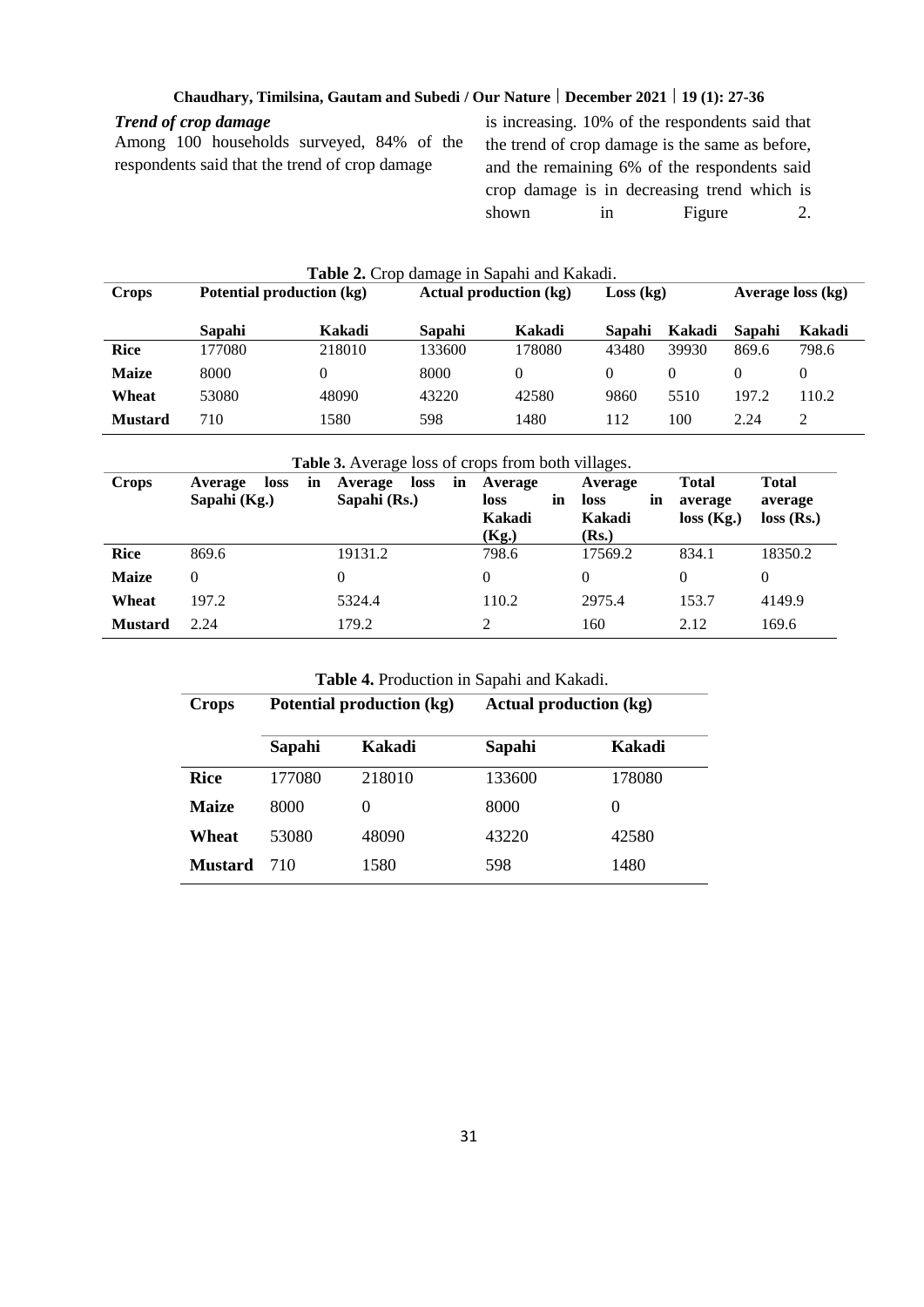

**Chaudhary, Timilsina, Gautam and Subedi / Our Nature | December 2021 | 19 (1): 27-36**

**Figure 2.** Diagram showing the trend of crop damages.

#### *Human casualties*

The numbers of respondents who encountered and not encountered the wild elephant, and are being injured or killed over the last five years in Sapahi and Kakadi was shown in Figure 3:



**Figure 3**. People killed and injured in Sapahi and Kakadi village.

*Mitigation Measure Adopted in the Study Area* No one of the respondents used only a single method to guard their field. All respondents used the lighting fire and making noise methods for chasing the wild elephant. A total of 52

respondents among 100 used the lightening fire, making noise as well as burning explosive methods. Besides using different methods, people also used night stay as mitigating measures by staying in tree houses to guard the field crops.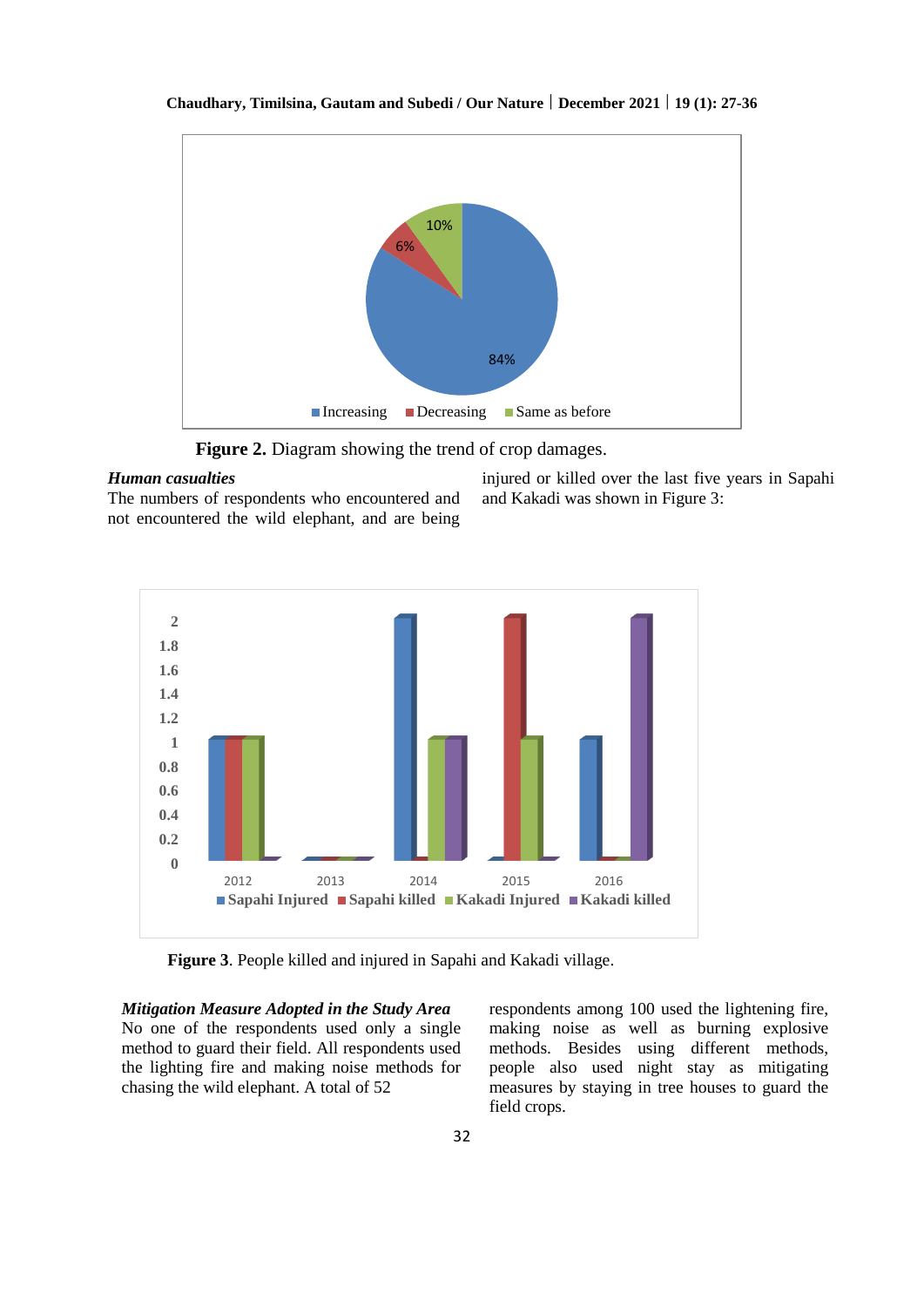The perception of local people towards wild elephant conservation is shown in Table 5.

| Factor           | Attitudes towards the conservation of the Elephant                             |             |             |                     |         |         |  |
|------------------|--------------------------------------------------------------------------------|-------------|-------------|---------------------|---------|---------|--|
|                  |                                                                                | Yes         | No          | Total<br>Respondent | P-value | Remarks |  |
| <b>Sex</b>       | Male                                                                           | 40 (65.57%) | 21 (34.43%) | $61(100\%)$         |         | $\ast$  |  |
|                  | Female                                                                         | 20 (51.28%) | 19 (48.72%) | 39 (100%)           | 0.024   |         |  |
| <b>Education</b> | Literate                                                                       | 46 (75.41%) | 15 (24.59%) | $61(100\%)$         |         | $\ast$  |  |
|                  | Illiterate                                                                     | 14 (35.9%)  | 25 (64.9%)  | 39(100%)            | 0.028   |         |  |
| Age<br>category  | $(20-$<br>Young<br>40)                                                         | 30 (63.83%) | 17(36.17%)  | 47 (100%)           |         |         |  |
|                  | Adult $(41-60)$                                                                | 29 (55.77%) | 23 (44.23%) | 52 (100%)           | 0.155   |         |  |
|                  | $Old(60+)$                                                                     | $1(100\%)$  | $0(0\%)$    | $1(100\%)$          |         |         |  |
|                  | Note- * Stands for a significant effect on attitude towards the wild elephant. |             |             |                     |         |         |  |

Despite crop damage, people are positive (*P*<0.05) towards wild elephant conservation. Male and literate respondents foster a somewhat positive view than female and illiterate respondents which may be due to the lack of awareness about a wild elephant and their

## **Discussion**

Our study showed that the scale of HEC varies according to the different types of incidents (crop damage, human casualties), which are similar to the study performed by Koirala *et al.* (2021) in the villages distributed throughout the northern and southern buffer zones of Chitwan National Park (CNP) and Parsa National Park (PNP). Similar to the others research, the HEC is higher in this study site with notable impacts on agriculture and livelihood (Yadav, 2002; Shrestha, 2007). The economic loss due to crop damages is the primary impact of HEC (Davies *et al.,* 2011). A crop raiding was the major problem due to the conflict. Since several crops provide proteins for the elephant herd, it is believed to be the primary cause of elephant movement towards this site which is similar to the study performed importance among females and illiterate. Among the 100 respondents, 60% of the respondent said it is necessary to conserve wild elephants, and the remaining 40% said it is not necessary to conserve wild elephants.

by Dhakal and Thapa (2019) in Bahundangi, Nepal. Rice was the major crop damaged by an elephant in our two study sites. A similar result was found in the research carried by Koirala *et al.* (2021) where rice was the most frequently raided crop. A study performed by Sukumar (2003) in the moist tropics of Asia also concluded rice as the most preferred crop of elephants followed by maize, wheat, and millets. Our study shows more conflict near forest boundaries. A similar trend has been reported in Nepal by the study performed by Sukumar (1990) and by Pant and Hockings (2013). Our study suggests more conflicts near the forest area than distant villages. The study by DiFonzo (2007) and Lahkar *et al.* (2007) also found a similar trend of conflict in their study in fringe villages of Kaziranga National Park, UK, and Manas National Park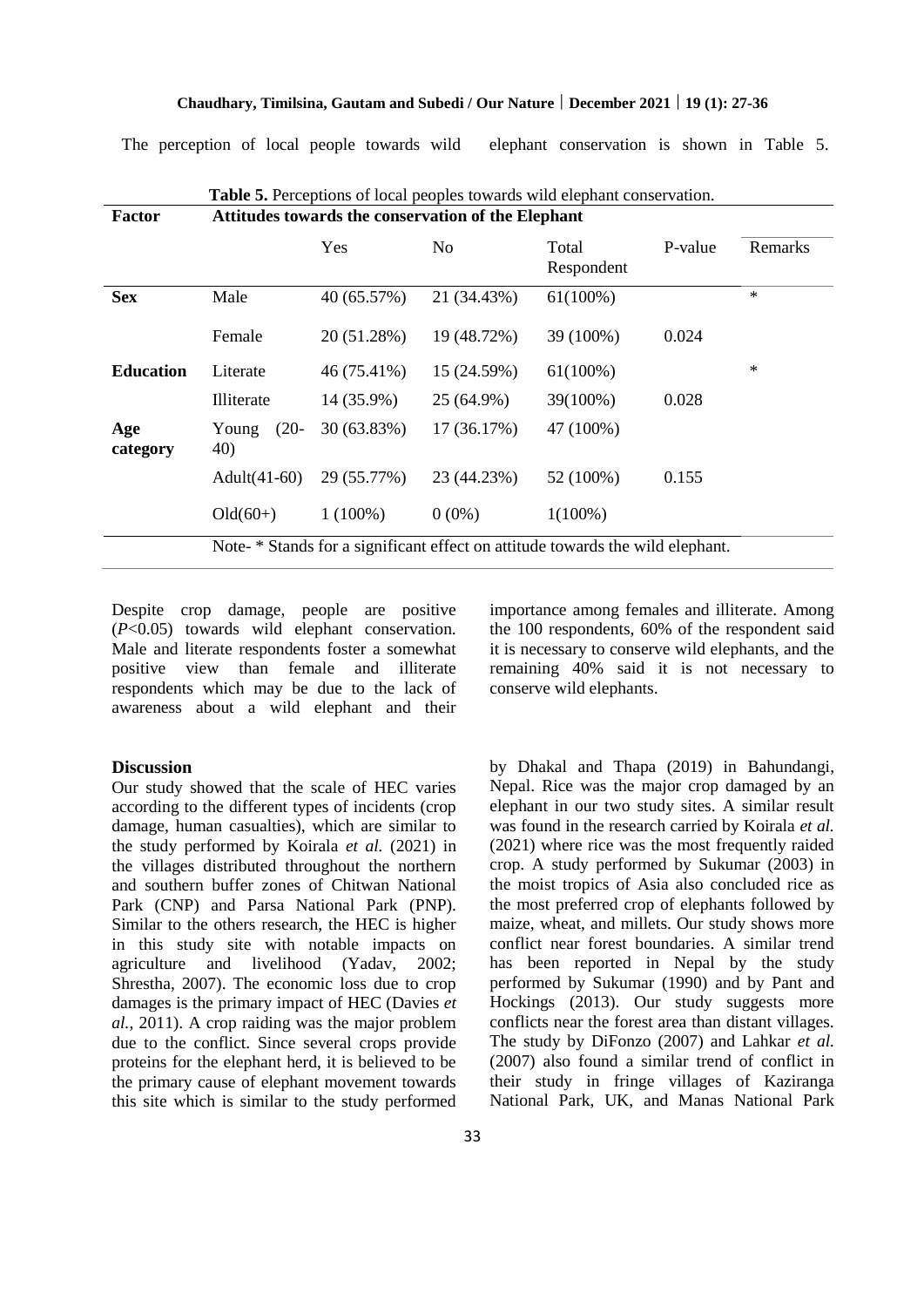within Chirang-Ripu Elephant Reserve, Assam respectively. The conflict is highest close to protected areas (DiFonzo, 2007), and the number of incidents decreases with the increasing distance of villages from the forest boundary (Lahkar *et al.,* 2007). The perceptions toward elephant conservation were varied among men, literate, female, and illiterate people. A study carried out by Pant *et al.* (2016) reveals variation in attitudes towards elephant conservation in the vicinity of CNP. Eight out of Nine respondents who lost the family members have negative perceptions of an elephant which is a contrast to our study where 60% of total respondents in our study thought elephants need to be conserved. There exists a complex community relationship with elephants and based on the Hindu religion, elephants are revered as God Ganesh (Dhakal and Thapa, 2019). The peoples in these two villages also promote their interest in elephant conservation due to religious, ethical values and as a national property. The management strategies must be scientifically sound and technically feasible to reduce HEC (Fernando *et al.,* 2009). Lightening

#### **Conclusion**

The study reveals that Human-Elephant Conflicts are increasing in Kakadi and Sapahi villages of Bara district. The conflicts are more prominent near the forest boundary than distant settlements. Rice and wheat are the most damaged crops. There is injury or death of people near the forest area where conflict is higher. Despite increasing trend of Human-Elephant Conflict, majority of people wants to conserve the wild elephant which indicates people are positive  $(p<0.05)$  towards

## **Acknowledgments**

The authors would like to acknowledge Mrs. Nirjala Raut (Assistant professor), IOF, Pokhara for guiding us throughout our study period. The credit would also go to Prabin Bhusal (Assistant professor), IOF, Pokhara for his valuable guidance and constructive suggestions in the data analysis and summarization process. We would like to thank ACO Mr. Robin Chaudhary, AFO Mr. Ram Balak Patel, and AFO Mr. Bal Kumar Nepali as a source of inspiration and encouragement to make our research successful. of fire, making noise, and burning explosives are the methods to reduce HEC. A study performed by Shrestha (2007) also concluded that creating loud noises such as using firecrackers or drums during the night time deter elephant's from crossing the border along the eastern corridor connected to India. The residents also tried to minimize the damage caused by elephants by creating loud noises, or by using fire or fog lights (Choudhury, 2004; Shrestha, 2007). Our findings suggest that public awareness and compensation are major tools to minimize conflict between people and elephants in Nepal. Less information on elephant behavior causes more human casualties as people come near elephants to prevent their crop damage which is similar to the findings of Pant *et al.* (2016). Awarenessraising activities must be carried out to avoid interactions with elephants and thus minimize conflict for people living in conflict zones, and garner public support for elephant conservation. The mechanism of fencing should be carried out based on a community-based ownership model along with a funding mechanism for maintenance.

Asian wild elephant even though they faced a large amount of crop damage and human casualty yearly. The reasons behind expressing interest in the conservation of wild elephants are religious/ethical values and considering elephants as a natural wealth as well as national property. This study confirms the Human-Elephant Conflict in this study area and could be important baseline information for zoologists, foresters, and wildlife researchers, different governmental and nongovernmental institutions for conflict mitigation.

We would also like to express our gratitude to the people of Sapahi and Kakadi village, who were the respondents for the primary data collection of this research. We are grateful to farmers, local leaders, local youths, DFO Bara staffs, and local teachers who shared with us the information needed for our research.

#### **References**

Ayadi, D.P. 2011. *Human-Wildlife conflict in Buffer Zone area. A case study of Banke National Park of Nepal*. Environment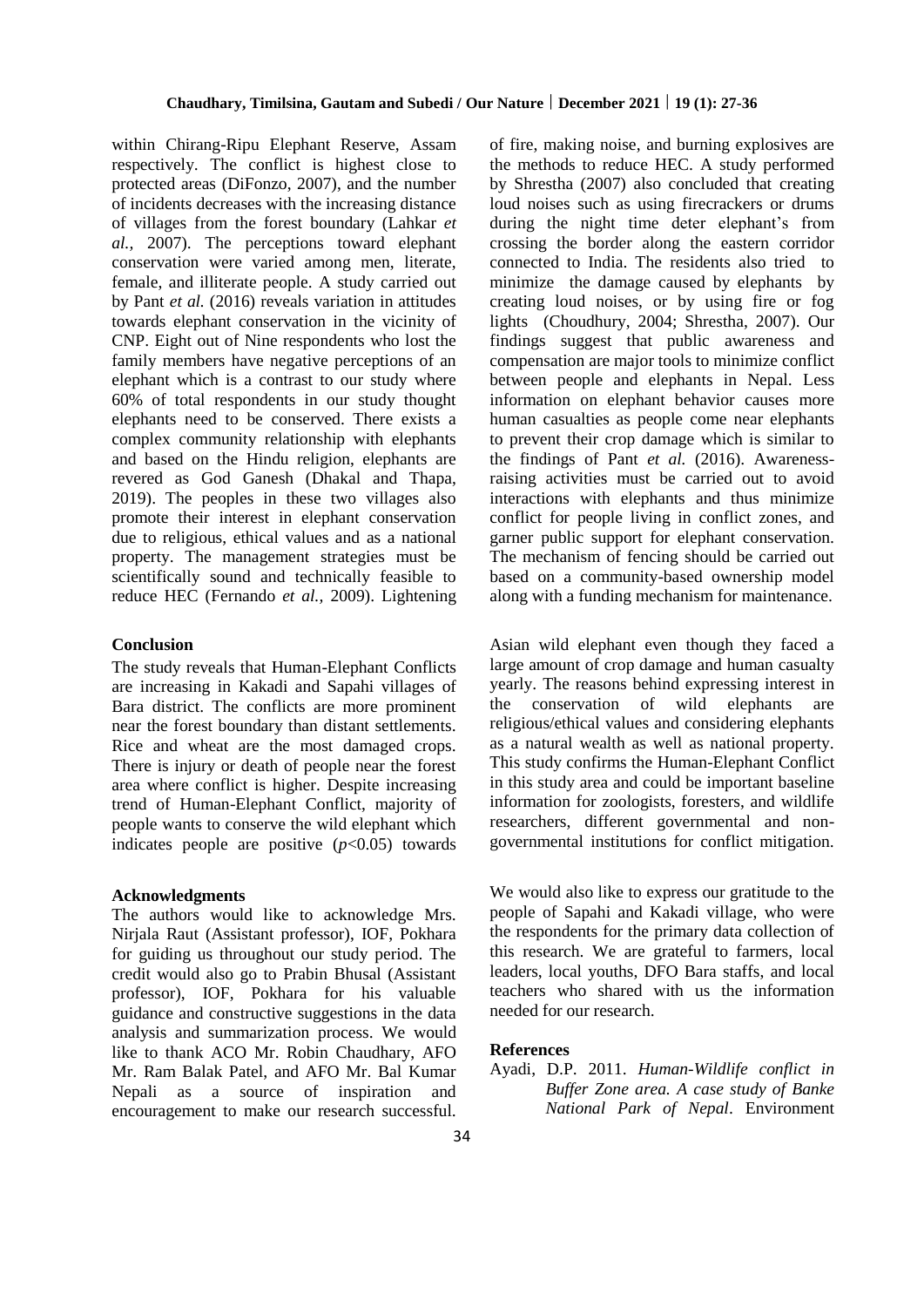Science, College of Applied Sciences, T.U. (M.Sc. Thesis).

- Calabrese, A., J.M. Calabrese, M. Songer, M. Wegmann, S, Hedges, R. Rose and P. Leimgruber 2017. Conservation status of Asian elephants: the influence of habitat and governance. *Biodiversity and Conservation 26(9)***:** 2067-2081. [https://doi.org/10.1007/s10531-017-1345-](https://doi.org/10.1007/s10531-017-1345-5) [5](https://doi.org/10.1007/s10531-017-1345-5)
- Choudhury, A. 2004. Human–elephant conflicts in Northeast India. *Human dimensions of wildlife 9(4)***:** 261-270. [https://doi.org/10.1080/10871200490505](https://doi.org/10.1080/10871200490505693) [693](https://doi.org/10.1080/10871200490505693)
- Choudhury, A., D.K. Lahiri Choudhury, A. Desai, J.W. Duckworth, P.S. Easa, A.J.T. Johnsingh, P. Fernando, S. Hedges, M. Gunawardena, F. Kurt, U. Karanth, A, Lister, V. Menon, H. Riddle, A. Rübel and E. Wikramanayake 2008. *Elephas maximus* [WWW Document]. IUCN Red List Threat. Species. [https://doi.org/10.2305/IUCN.UK.2008.R](https://doi.org/10.2305/IUCN.UK.2008.RLTS.T7140A12828813.en) [LTS.T7140A12828813.en](https://doi.org/10.2305/IUCN.UK.2008.RLTS.T7140A12828813.en)
- CITES. 2017. Appendices I, II and III, Convention on international trade in endangered species of wild fauna and flora.
- Davies, T.E., S. Wilson, N. Hazarika, J. Chakrabarty, D. Das, D.J. Hodgson and A. Zimmermann 2011. Effectiveness of intervention methods against crop‐raiding elephants. *Conservation Letters 4(5)***:** 346-354. [https://doi.org/10.1111/j.1755-](https://doi.org/10.1111/j.1755-263X.2011.00182.x) [263X.2011.00182.x](https://doi.org/10.1111/j.1755-263X.2011.00182.x)
- Dhakal, B. and B. Thapa 2019. Residents' perceptions of Human–Elephant Conflict: case study in Bahundangi, Nepal. *Environment, development and sustainability 21(1)***:** 461-481. DOI 10.1007/s10668-017-0047-1
- Di Fonzo, M.M. 2007. *Determining correlates of Human–Elephant Conflict reports within fringe villages of Kaziranga National Park, Assam.* University of London and the Diploma of Imperial College (M.Sc. Thesis)*.*
- DNPWC. 2008. *The Elephant Conservation Action Plan of Nepal*. DNPWC, Kathmandu, Nepal.
- Fernando, P., H.K. Janaka, S.K. Ekanayaka, H.G. Nishantha and J. Pastorini 2009. A simple method for assessing elephant body condition. *Gajah 31***:** 29-31.
- GoN. 1973. National parks and wildlife conservation act. Nepal: Government of Nepal, Nepal Law Commission.
- IUCN. 2018. The IUCN redlist of threatened species. Retrieved from http://www. iucnredlist.org/initiatives/mammals.
- Jnawali, S.R., H.S. Baral, S. Lee, K.P. Acharya, G.P. Upadhyay, M. Pandey, R. Shrestha, D. Joshi, B.R. Lamichhane, J. Griffiths, A. Khatiwada and R. Amin (Compilers). 2011. The Status of Nepal's Mammals : The National Red List Series.
- Koirala, R.K., J.I. Weihong, Y.P. Timilsina and D. Raubenheimer 2021. Patterns, perceptions, and spatial distribution of Human-Elephant (*Elephas maximus*) incidents in Nepal. *Journal of Threatened Taxa 13(6)***:** 18441-18452. DOI: 10.11609/jott.2021.13.6.18411-18678
- Lahkar, B.P., J.P. Das, N.K. Nath, S. Dey, N. Brahma and P.K. Sarma 2007. A study of habitat utilization patterns of Asian elephant *Elephas maximus* and current status of human elephant conflict in Manas National Park within Chirang-Ripu Elephant Reserve, Assam. *Report, Aaranyak, Guwahati, Assam, India*.
- Liu, P., H. Wen, F.K. Harich, C. He, L. Wang, X. Guo, J. Zhao, A. Luo, H. Yang, X. Sun, Y. Yu, S. Zheng, J. Guo, L. Li and L. Zhang. 2017. Conflict between conservation and development: cash forest encroachment in Asian elephant distributions. *Scientific Reports 7(1)***:** 1- 10. doi: 10.1038/s41598-017-06751-6
- Pant, G. and M. Hockings 2013. *Understanding the nature and extent of Human-Elephant conflict in central Nepal*. University of Queensland, 38pp. (Masters research report).
- Pant, G., M. Dhakal, N.M.B. Pradhan, F. Leverington and M. Hockings. 2016. Nature and extent of Human–Elephant